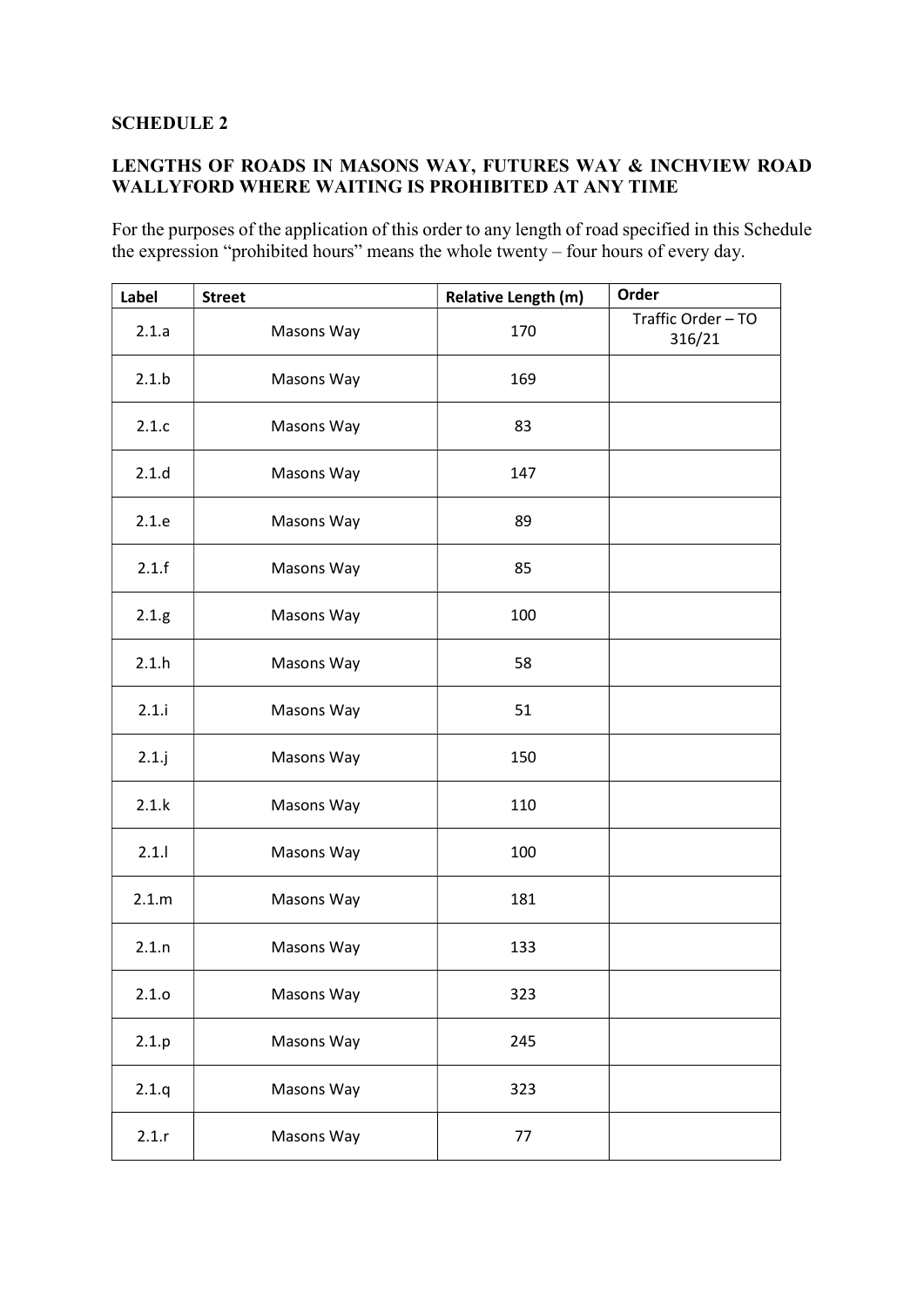| Label     | <b>Street</b>      | <b>Relative Length (m)</b> | Order |
|-----------|--------------------|----------------------------|-------|
| 2.1.5     | Masons Way         | 186                        |       |
| 2.1.t     | Masons Way         | 57                         |       |
| 2.1.u     | Masons Way         | 45                         |       |
| 2.1.v     | Masons Way         | 98                         |       |
| 2.1.w     | Masons Way         | 76                         |       |
| 2.1.x     | Masons Way         | 162                        |       |
| 2.1 y     | Masons Way         | 109                        |       |
| 2.1.z     | Masons Way         | 46                         |       |
| 2.1.aa    | Masons Way         | 33                         |       |
| $2.1$ .ab | Masons Way         | 67                         |       |
| 2.1.ac    | Masons Way         | 34                         |       |
| $2.1$ .ad | Masons Way         | 63                         |       |
| 2.1.ae    | Masons Way         | 85                         |       |
| 2.1 af    | Masons Way         | 59                         |       |
| 2.1ag     | Masons Way         | 150                        |       |
| 2.1ah     | Masons Way         | 134                        |       |
| 2.1.ai    | Masons Way         | 76                         |       |
| 2.1.aj    | Masons Way         | 202                        |       |
| 2.1ak     | Masons Way         | 134                        |       |
| 2.2.a     | Futures Way        |                            |       |
| 2.2.b     | <b>Futures Way</b> |                            |       |
| 2.2.c     | <b>Futures Way</b> |                            |       |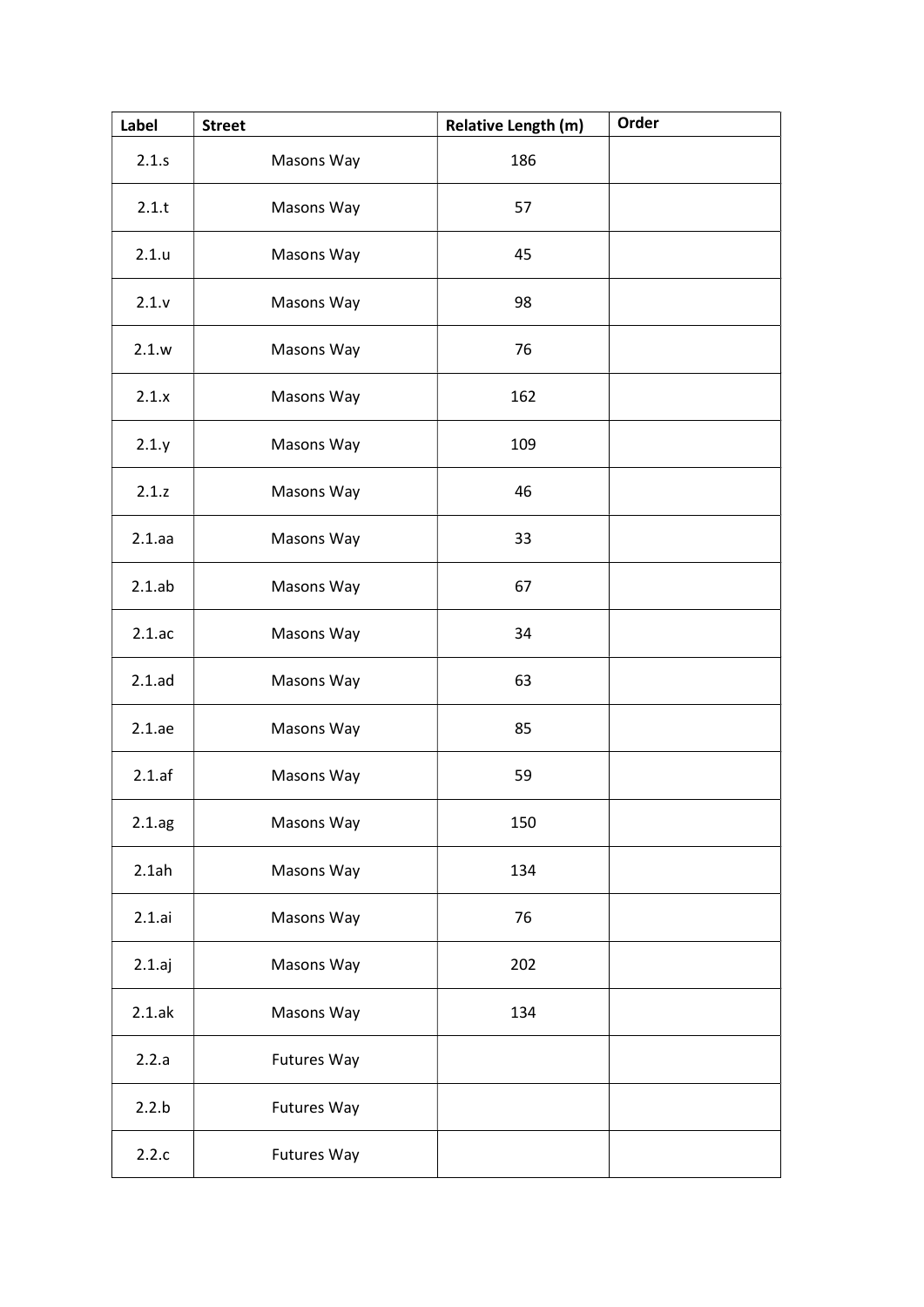| Label | <b>Street</b>                      | <b>Relative Length (m)</b> | Order |
|-------|------------------------------------|----------------------------|-------|
| 2.2.d | <b>Futures Way Turning Circle</b>  |                            |       |
| 2.3.a | <b>Inchview Road</b>               | 15                         |       |
| 2.3.b | <b>Inchview Road</b>               | 21                         |       |
| 2.3.c | <b>Inchview Road</b>               | 27                         |       |
| 2.3.d | <b>Inchview Road</b>               | 15                         |       |
| 2.3.e | <b>Inchview Road</b>               | 10                         |       |
| 2.3.f | <b>Inchview Road</b>               | 116                        |       |
| 2.3.g | <b>Inchview Road</b>               | 10                         |       |
| 2.3.h | <b>Inchview Road</b>               | 13                         |       |
| 2.3.i | Inchview Road Turning Circle       | 42                         |       |
| 2.4.a | <b>Inchview Crescent</b>           | 10                         |       |
| 2.4.b | <b>Inchview Crescent</b>           | 10                         |       |
| 2.5.a | <b>Oliphant Gardens</b>            | 10                         |       |
| 2.5.b | <b>Oliphant Gardens</b>            | 10                         |       |
| 2.6.a | <b>Wemyss Gardens</b>              | 10                         |       |
| 2.6.b | <b>Wemyss Gardens</b>              | 10                         |       |
| 2.7.a | <b>Chuckers Row</b>                | $\overline{7}$             |       |
| 2.7.b | <b>Chuckers Row</b>                | $\overline{7}$             |       |
| 2.8.a | <b>Wallyford Industrial Estate</b> | 19                         |       |
| 2.8.b | <b>Wallyford Industrial Estate</b> | 26                         |       |
| 2.8.c | <b>Wallyford Industrial Estate</b> | 14                         |       |
| 2.8.d | <b>Wallyford Industrial Estate</b> | 15                         |       |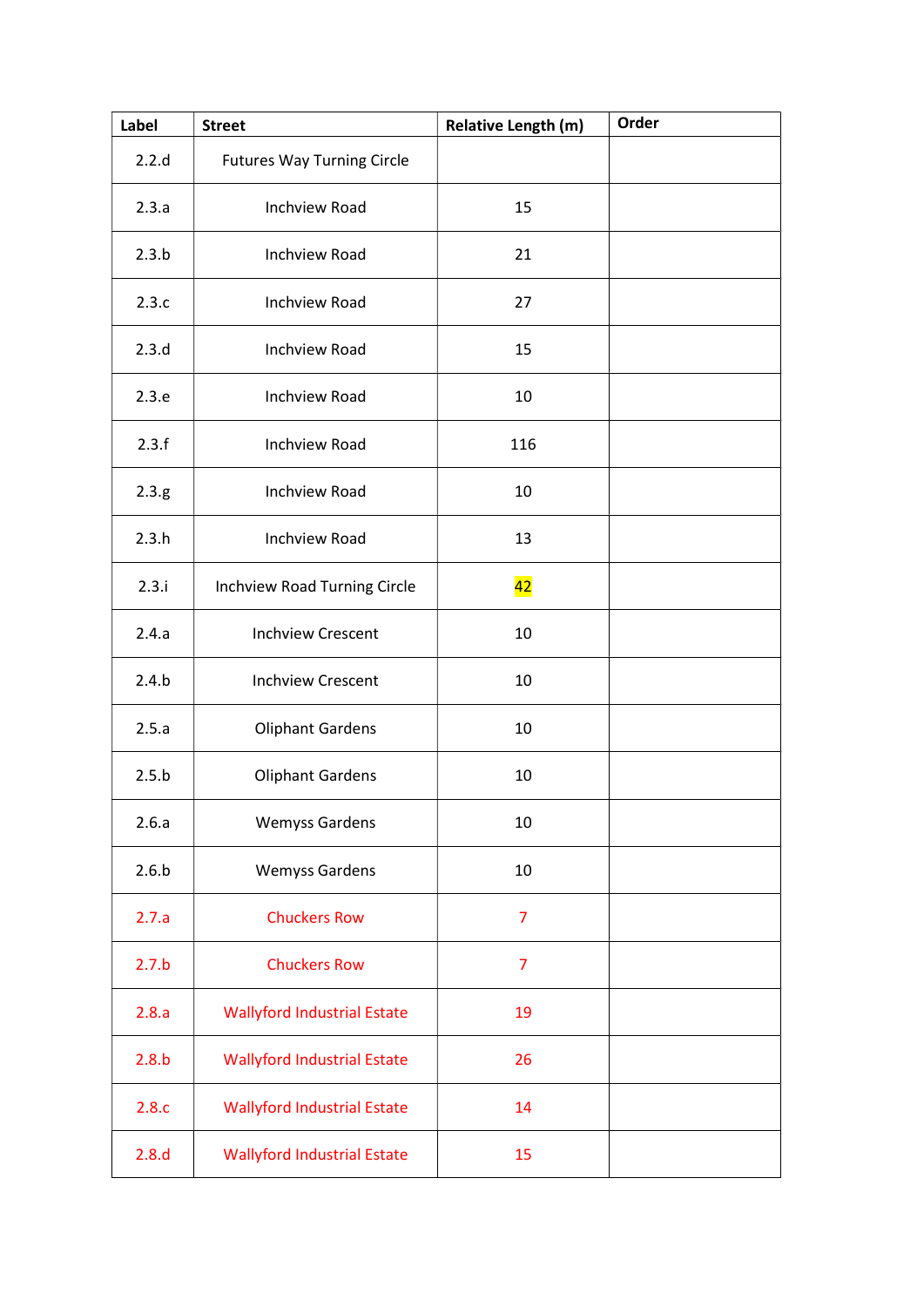| Label    | <b>Street</b>                      | Relative Length (m) | Order |
|----------|------------------------------------|---------------------|-------|
| 2.8.e    | <b>Wallyford Industrial Estate</b> | 15                  |       |
| 2.8.f    | <b>Wallyford Industrial Estate</b> | 12                  |       |
| 2.8.g    | <b>Wallyford Industrial Estate</b> | 8                   |       |
| 2.8.h    | <b>Wallyford Industrial Estate</b> | 8                   |       |
| 2.8.i    | <b>Wallyford Industrial Estate</b> | 9                   |       |
| $2.8.$ j | <b>Wallyford Industrial Estate</b> | 8                   |       |
| 2.8.k    | <b>Wallyford Industrial Estate</b> | 8                   |       |
| 2.8.1    | <b>Wallyford Industrial Estate</b> | 59                  |       |
| 2.8.m    | <b>Wallyford Industrial Estate</b> | 9                   |       |
| 2.8.n    | <b>Wallyford Industrial Estate</b> | 12                  |       |
| 2.8.0    | <b>Wallyford Industrial Estate</b> | 13                  |       |
| 2.8.p    | <b>Wallyford Industrial Estate</b> | 12                  |       |
| 2.8.q    | <b>Wallyford Industrial Estate</b> | 6                   |       |
| 2.8.r    | <b>Wallyford Industrial Estate</b> | 27                  |       |
| 2.8.s    | <b>Wallyford Industrial Estate</b> | 30                  |       |
| 2.8.t    | <b>Wallyford Industrial Estate</b> | 8                   |       |
| 2.9.a    | <b>Drummohr Avenue</b>             | 33                  |       |
| 2.9.b    | <b>Drummohr Avenue</b>             | 30                  |       |
| 2.10.a   | <b>Albert Place</b>                | 10                  |       |
| 2.10.b   | <b>Albert Place</b>                | 10                  |       |
| 2.42.b   | <b>Salters Road</b>                | 3                   |       |
| 2.42.c   | <b>Salters Road</b>                | 10                  |       |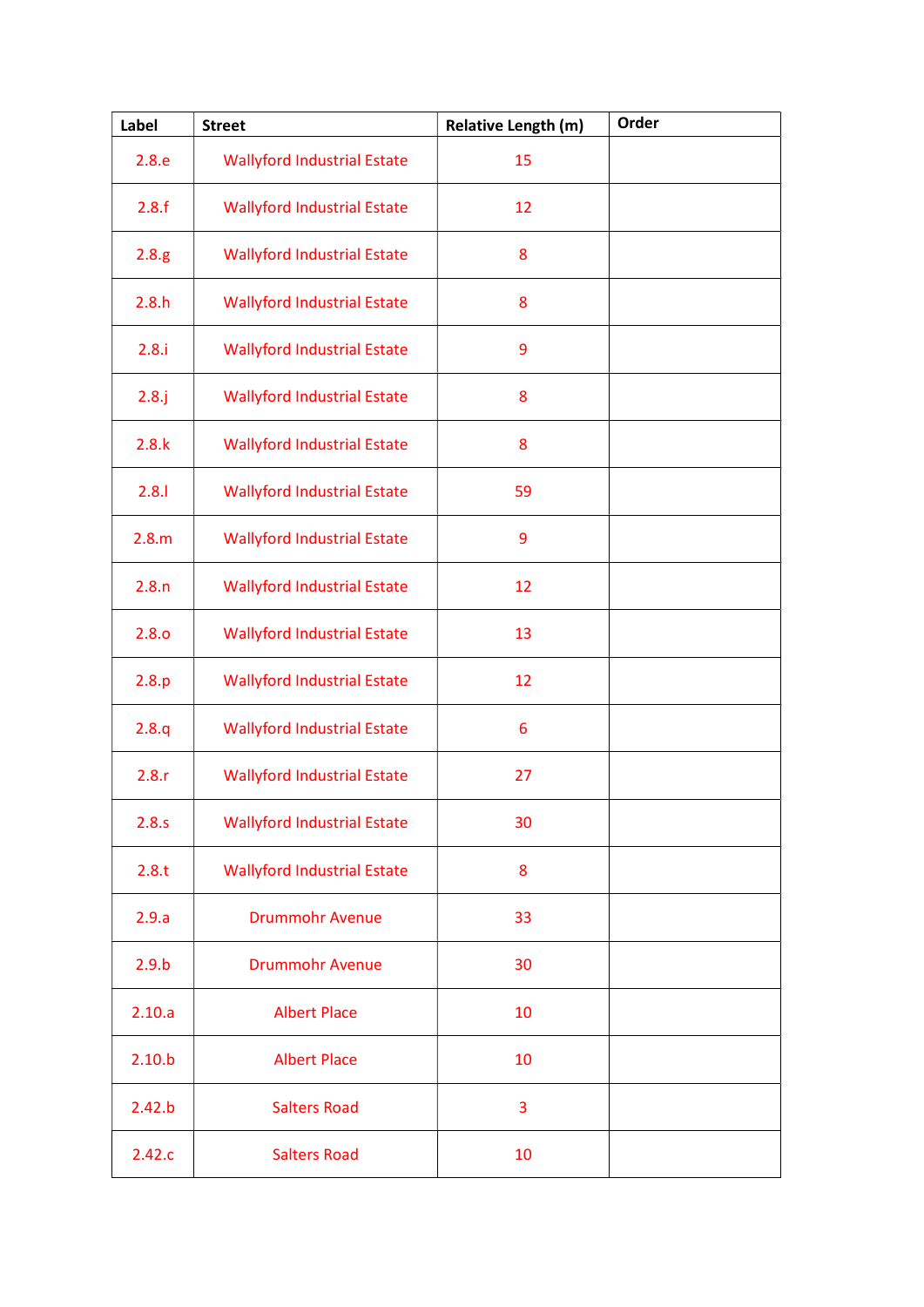| Label  | <b>Street</b>       | <b>Relative Length (m)</b> | Order |
|--------|---------------------|----------------------------|-------|
| 2.42.d | <b>Salters Road</b> | 35                         |       |
| 2.42.e | <b>Salters Road</b> | 8                          |       |
| 2.42.f | <b>Salters Road</b> | 52                         |       |
| 2.42.g | <b>Salters Road</b> | 15                         |       |
| 2.42.h | <b>Salters Road</b> | 25                         |       |
| 2.42.i |                     |                            |       |
|        |                     |                            |       |
|        |                     |                            |       |

#### SCHEDULE 5A

### LENGTHS OF ROAD IN MASONS WAY, FUTURES WAY & INCHVIEW ROAD WALLYFORD WHICH ARE DESIGNATED AS DISABLED PARKING PLACES AND WHERE WAITING IS PROHIBITED AT ANY TIME FOR VEHICLES WHICH ARE NOT DISABLED PERSONS VEHICLES.

For the purposes of the application of this Order to any road specified in this Schedule the expression "prohibited hours" means the whole twenty – four hours of every day.

| Label  | <b>Street</b>      | <b>Relative Length (m)</b> |  |
|--------|--------------------|----------------------------|--|
| 5a.1.a | <b>Futures Way</b> |                            |  |

#### SCHEDULE 6A

### LENGTHS OF ROAD IN MASONS WAY, FUTURES WAY & INCHVIEW ROAD WALLYFORD WHICH ARE DESIGNATED AS LOADING / UNLOADING BAYS